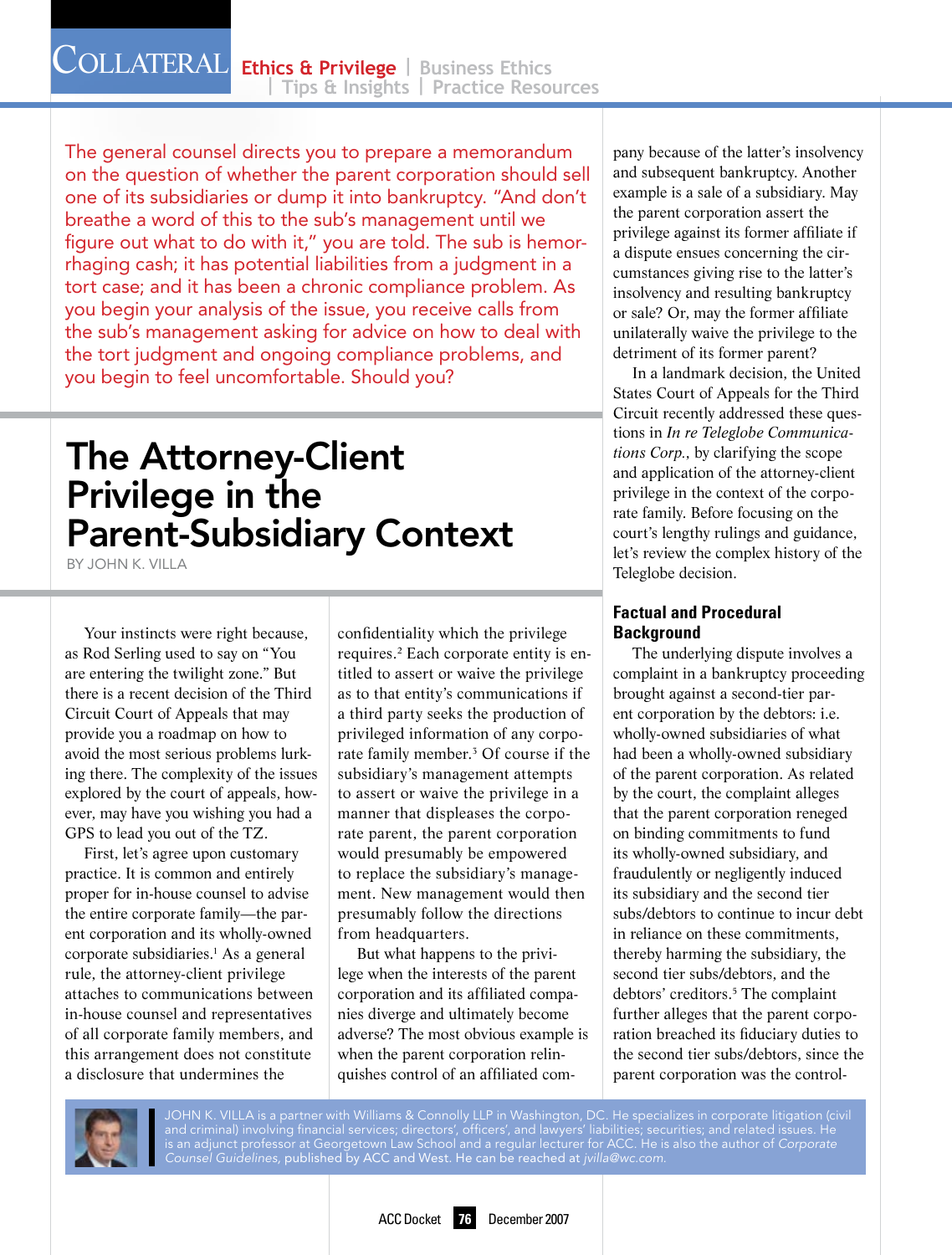ling shareholder of both its subsidiary and the second tier subs/debtors while both entities were insolvent.<sup>6</sup>

In pursuit of its claims against the parent corporation, the second tier subs/debtors sought discovery of all documents pertaining to the parent corporation's decision to cease funding of its wholly-owned subsidiary. The debtors contended that in-house counsel represented all of the corporate family members in connection with the parent corporation's funding decision; alternatively, they argued that the documents were subject to discovery under a "conflicted fiduciary" exception to the attorney-client privilege.7 A vastly overly-simplified explanation of the conflicted-fiduciary rule is that if a fiduciary has a conflict between its own interests and the interests of the supposed beneficiary, then the beneficiary may, upon a showing of "good cause," obtain attorney-client privileged communications between the fiduciary and the fiduciary's lawyers. It has most often been applied to allow shareholders to seek privileged communications between the corporation and its counsel.

A special master was appointed to consider these issues and conducted an *in camera* review of the documents,<sup>8</sup> ordering production of *all* documents listed on the privilege log, including documents produced by outside counsel hired to represent *only* the parent corporation.9 He reasoned that the documents revealed that the parent corporation's in-house counsel broadly represented both the parent and its wholly-owned subsidiary relating to the latter's funding issues.10 The special master further ordered production of documents prepared by outside counsel with respect to their representation of the *parent* corporation because the documents had been disclosed to in-house counsel who jointly represented the subsidiary.<sup>11</sup>

The district court affirmed the

special master's decision.<sup>12</sup> It rejected the parent corporation's argument that there was no joint representation between the parent and the second tier sales subs/debtors. The district court held that such a finding was unnecessary: Only a finding of a joint representation between the parent and its wholly-owned subsidiary was necessary since the second tier subs/debtors were also parties to the joint representation as a matter of law.13 This proved to be a pivotal issue on appeal.

#### **Rulings**

On interlocutory appeal to the Third Circuit, the appellate court vacated the order of the district court on the basis that the district court's factual findings did not support setting aside the parent corporation's privilege.14 Applying Delaware law, the court of appeals remanded the case and ruled: (1) the parent corporation could be compelled to produce the documents, but *only if the district court finds that the parent corporation and the second tier subs/debtors were jointly represented by the same attorneys on a matter of common interest that is the subject-matter of the documents*; (2) the "conflicted fiduciary" exception may be applicable, depending upon a finding as to when the debtors became insolvent; and (3) a sanction precluding assertion of the privilege would be upheld if it is found that the parent corporation acted with the requisite intent in overdesignating documents as privileged material.15 Let's take a look at these rulings, albeit in a simplified form.

#### **1. Joint Representation**

In holding that the parent corporation could be compelled to produce the disputed documents to the debtors, the court of appeals ruled that, if the parties are found to have been coclients because jointly represented by *in-house* counsel,<sup>16</sup> the adverse-litigation exception would apply to preclude assertions of privilege by one party against the other party—unless there was an express agreement to the contrary.17 It did not recognize that such an agreement was implied when dealing with a parent and subsidiary. Although the Delaware courts had not yet addressed this precise issue, the court predicted that they would concur.<sup>18</sup>

The court predicated its application of the adverse-litigation exception on a finding of joint representation by *in-house counsel* of the now adverse parties. While in-house counsel generally serves as counsel for both the parent corporation and affiliated companies,19 a finding of joint representation with respect to a specific matter depends upon the scope of the representation actually undertaken by the lawyers.<sup>20</sup> Thus, the district court must on remand determine whether in-house counsel represented both corporate affiliates on the issue on which they were now adverse, and only to that extent would there be a waiver of privilege for in-

# there be a waiver of privit<br> **ACC's Amicus<br>
Influences Tele<br>
BCE Decision**<br>
ACC filed a dispositive **Influences Teleglobe/ BCE Decision**

ACC filed a dispositive amicus in the *Teleglobe* case, which was cited by Judge Ambrose in the opinion. To read the opinion, ACC's whitepaper on the subject of corporate counsel representing multiple members of the corporate family, and ACC's amicus, visit *www.acc.com/php/ cms/index.php?id=84&fid=1240*. ACC fights for your client's privilege rights; information on our efforts, along with hundreds of resources to help you navigate this hot topic are available at *www.acc.com/php/cms/ index.php?id=84.*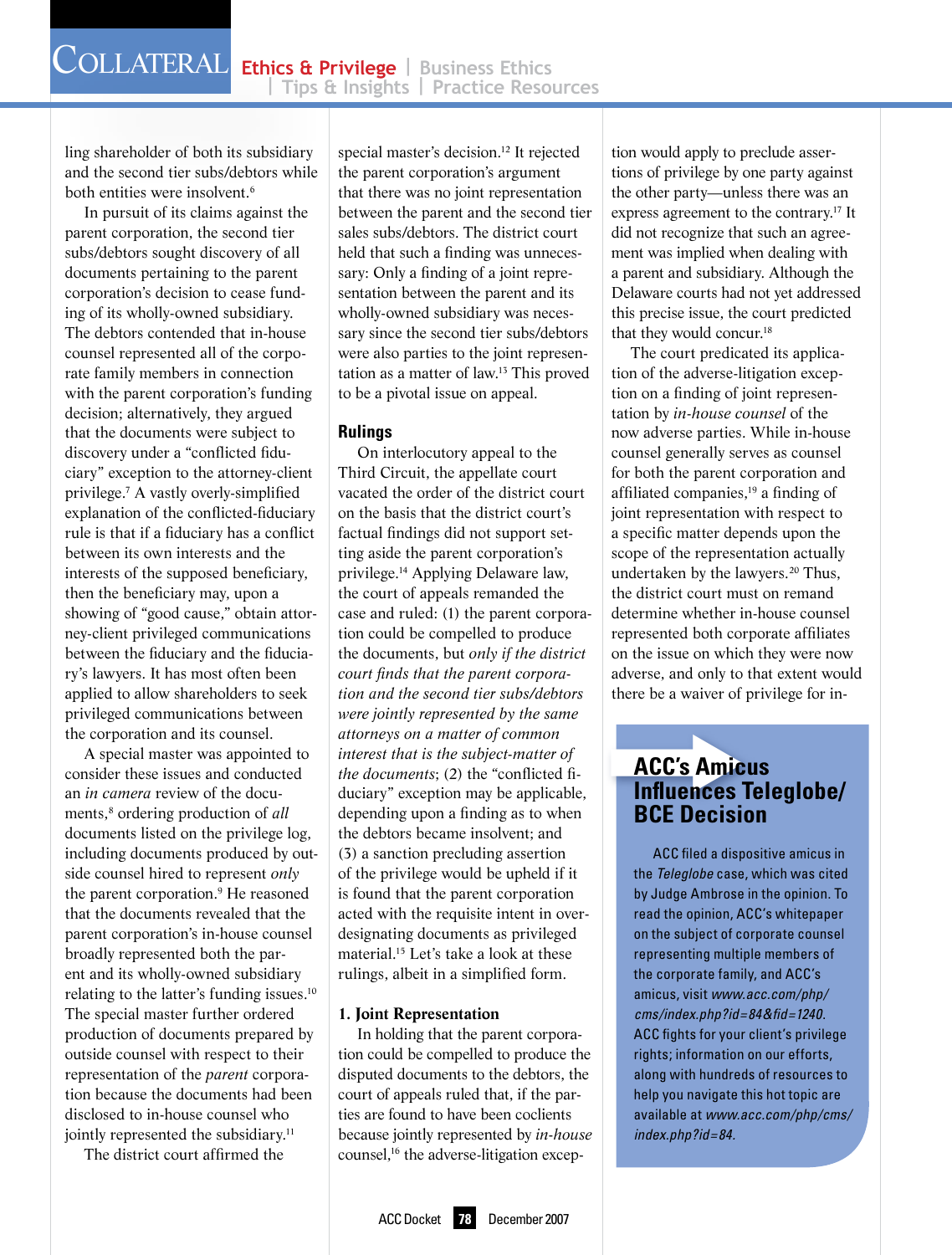house counsel's work.<sup>21</sup> With respect to the documents prepared by outside counsel for the benefit of the parent but shared with in-house counsel, the Third Circuit ruled that if the parent law firm's documents were within the scope of in-house counsel's joint representation of the now adverse parties, they would be discoverable; but if outside the scope of the joint representation, they would not be discoverable.22 Yes, it's confusing.

#### **2. The "Conflicted Fiduciary" Exception**

Under the doctrine set forth by the Fifth Circuit in *Garner v. Wolfinbarger*, 23 (known as the "*Garner* doctrine") shareholders in derivative actions charging fraud and breaches of fiduciary duties may be entitled to the production of privileged documents of the corporation upon a showing of good cause.24 Lower Delaware courts have not only followed the *Garner* doctrine, but have also expanded its application to an action by minority shareholders alleging a breach of fiduciary duties by the controlling shareholder in connection with a merger transaction.25 The *Teleglobe* court took this one step further, finding that the Delaware courts might similarly extend application of the *Garner* doctrine to the debtors' dispute with the parent corporation!26 As explained by the court,

*[t]he Debtors argument here is similar: because [the parent corporation] controlled the Debtors while they were insolvent, it owed fiduciary duties to the Debtors of which their creditors (not the parent corporation) were beneficiaries . . . . [t]hus, in this dispute, in which the Debtors are asserting a breach of those duties for the benefit of their creditors, the Debtors should be able to put aside the privilege upon showing good cause.27*

The theory is that *once the subsidiary became insolvent*, its fiduciaries owed their duties to the sub's *creditors*, not the sub's shareholders. Thus, the creditors may be able to reach otherwise privileged communications between the parent and its lawyers. Insolvency is the key as to whether the creditors were the *de facto* beneficiaries of the fiduciary duties owed by the parent corporation so as to invoke this extension of the *Garner* doctrine. No finding on this issue was made in the court below so the *Teleglobe* court remanded the case for a determination as to when the debtors became insolvent.28

#### **3. Preclusion of Privilege Assertion as Discovery Sanction**

Finally, during the course of the special master's review of the parent corporation's privilege log, the parent corporation withdrew its claim of privilege on selective groups of documents on several occasions. Accordingly, the debtors contended that the district court's order should be upheld as a sanction for the parent's over-designation of privileged material.29 In the absence of a sanction order, the court was unable to review the issue.<sup>30</sup> Recognizing, however, that preventing the assertion of the attorney-client privilege constitutes a legitimate sanction for discovery abuses where the conduct is willful or in bad faith, the court of appeals left the issue for the district court to determine on remand.<sup>31</sup>

#### **Guidance for Corporate Counsel**

Is there useful guidance here for corporate counsel representing corporate families? Yes. Is one of the rules to avoid representation of the parent and the wholly-owned subs? *No*.

- The first and most important rule is to be sensitive to the potential conflicts of interest between the parent and the subsidiaries. This comes most often from a potential sale of the subsidiary but can also result from a transaction where the subsidiary may voluntarily petition or be forced into bankruptcy.
- A good litmus test for possible conflict is if you feel uncomfortable discussing legal issues with management of a subsidiary or affiliate.

### **Do Not Miss John K. Villa's**

*Corporate Counsel Guidelines,* **published by ACC and West**



*Corporate Counsel Guidelines* is a twovolume treatise written expressly for inhouse counsel. This treatise tackles the most common issues facing corporate counsel, even those issues that have no guiding precedent or ethics opinions. The cost is \$220, and ACC members receive a 30% discount. To order, contact West at 800.344.5009 or *www.westgroup.com*.